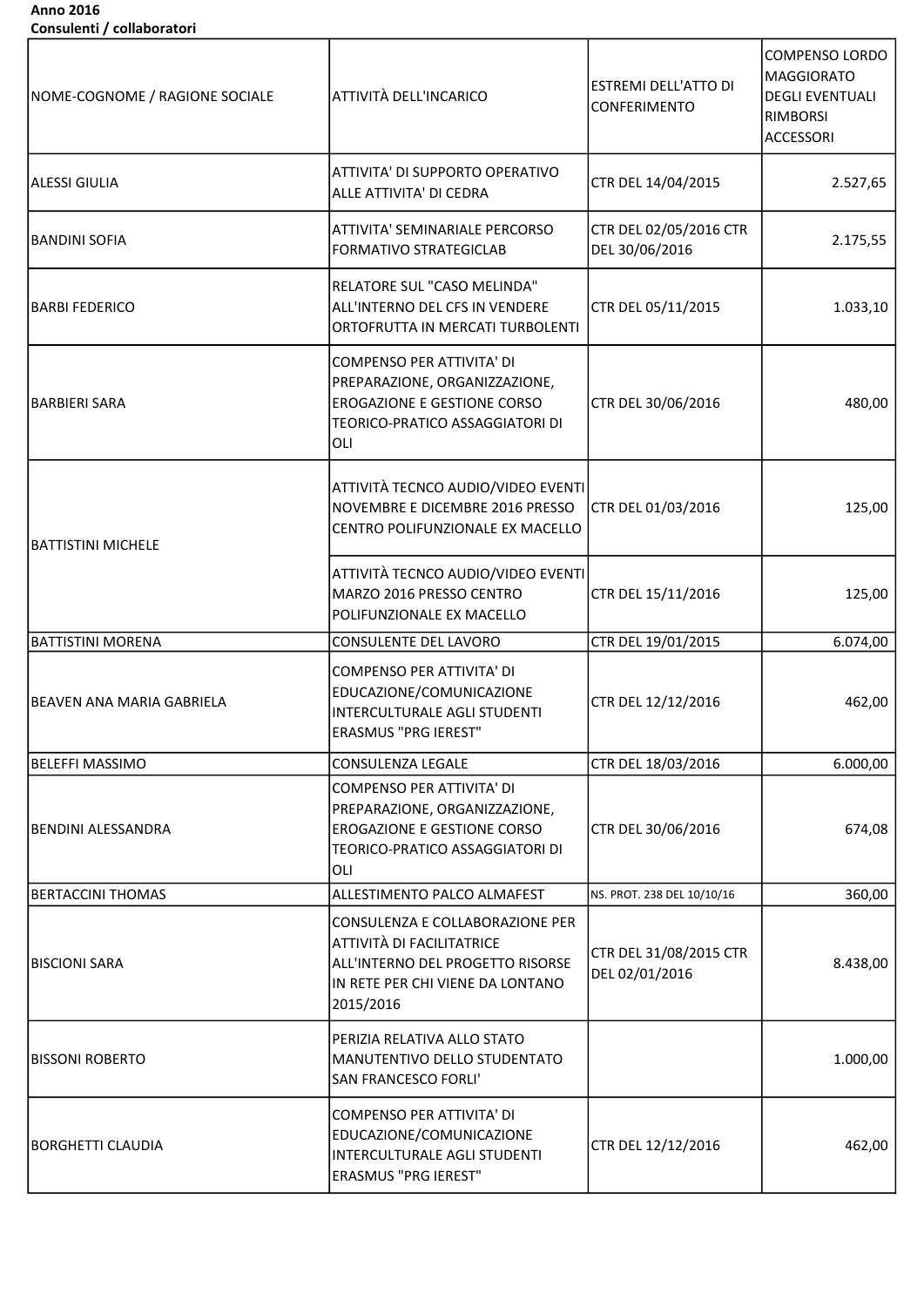| <b>BORNACCINI EVA</b>                   | ATTIVITA' DI PREDISPOSIZIONE DEL<br>PROGETTO "ANALISI ECONOMICO-<br>FINANZIARIA DELLE SOCIETA' DI<br>CAPITALI DELLA PROVINCIA DI RIMINI<br>2012/2014"                                                                                           | CTR DEL 24/02/2016 | 1.000,00  |
|-----------------------------------------|-------------------------------------------------------------------------------------------------------------------------------------------------------------------------------------------------------------------------------------------------|--------------------|-----------|
| <b>BRECCIA FRATADOCCHI AIMONE MARIA</b> | CO.CO.CO. PER LA REALIZZAZIONE DEI<br>PROGETTI RELATIVI ALLA GESTIONE DI<br>ATTIVITÀ E SERVIZI CONNESSI ALLE<br>INIZIATIVE PROGETTUALI PROMOSSE<br>DAL CONSORZIO NAZIONALE<br>INTERUNIVERSITARIO PER LA<br>NANOELETTRONICA (IU.NET)             | CTR DEL 16/07/2015 | 23.100,00 |
|                                         | CO.CO.CO PER LA REALIZZAZIONE DEI<br>PROGETTI RELATIVI ALLA GESTIONE DI<br>ATTIVITÀ E SERVIZI CONNESSI ALLE<br>INIZIATIVE PROGETTUALI PROMOSSE<br>DAL IU.NET.                                                                                   | CTR DEL 04/07/2016 |           |
| <b>CALCAGNILE MASSIMO</b>               | CONSULENZA LEGALE                                                                                                                                                                                                                               |                    | 7.500,00  |
|                                         | <b>CO.CO.CO PER PROVVEDERE</b><br>ALL'ASSISTENZA DELLA<br>PROGETTAZIONE E<br>DELL'ORGANIZZAZIONE DI SEMINARI<br>PER IL TAVOLO SMARTBRAINS 2016                                                                                                  | CTR DEL 30/12/2015 | 1.800,00  |
|                                         | PROROGA COCOCO "SERVIZIO DI<br>MONITORAGGIO DELLE AZIONI DI<br>SVILUPPO COMMERCIALE DEL CENTRO<br>STORICO PER CONTO DEL COMUNE DI<br><b>BERTINORO"</b>                                                                                          | CTR DEL 29/03/2016 | 1.200,00  |
|                                         | CO.CO.CO PER LA REALIZZAZIONE DI<br>ANALISI DI POLITICHE REGIONALI,<br>ANALISI DELLA SPESA FARMACEUTICA E<br>ELABORAZIONE REPORT RELATIVO ALLA CTR DEL 02/05/2016<br>STUDIO DELLA DISTRIBUZIONE<br>FARMACEUTICA IN EMILIA ROMAGNA<br>(ASSOFARM) |                    | 790,00    |
| CAMPANA ANNALISA                        | CO.CO.CO. PER LA REALIZZAZIONE DI<br>ANALISI DATI SETTORE MECCATRONICA<br><b>ITALIA</b>                                                                                                                                                         | CTR DEL 06/06/2016 | 710,00    |
|                                         | CO.CO.CO PER LA REALIZZAZIONE<br>DELLO STUDIO SU RISORSE, ISTITUZIONI<br>E CONFINI DI FATTO: COME<br>ORGANIZZARE L'AREA VASTA                                                                                                                   | CTR DEL 08/06/2016 | 1.024,00  |
|                                         | CO.CO.CO.PER LA REALIZZAZIONE DI<br>ANALISI SU RAVENNA-SISTEMA-<br>IMPRESA NELL'AMBITO DEL PROGETTO<br>TRENDRA-OSSERVATORIO<br>CONGIUNTURALE ED ECONOMICO<br>DELLA PROV.DI RAVENNA                                                              | CTR DEL 21/06/2016 | 115,00    |
|                                         | CO.CO.CO PER LA REALIZZAZIONE DI<br>ATTIVITÀ DI RICERCA, ANALISI DATI E<br>REPORT FINALE NELL'AMBITO DEL<br>PROGETTO SPECIALE "URBAN LAB-<br>CITTÀ PLURALE"                                                                                     | CTR DEL 15/11/2016 | 564,00    |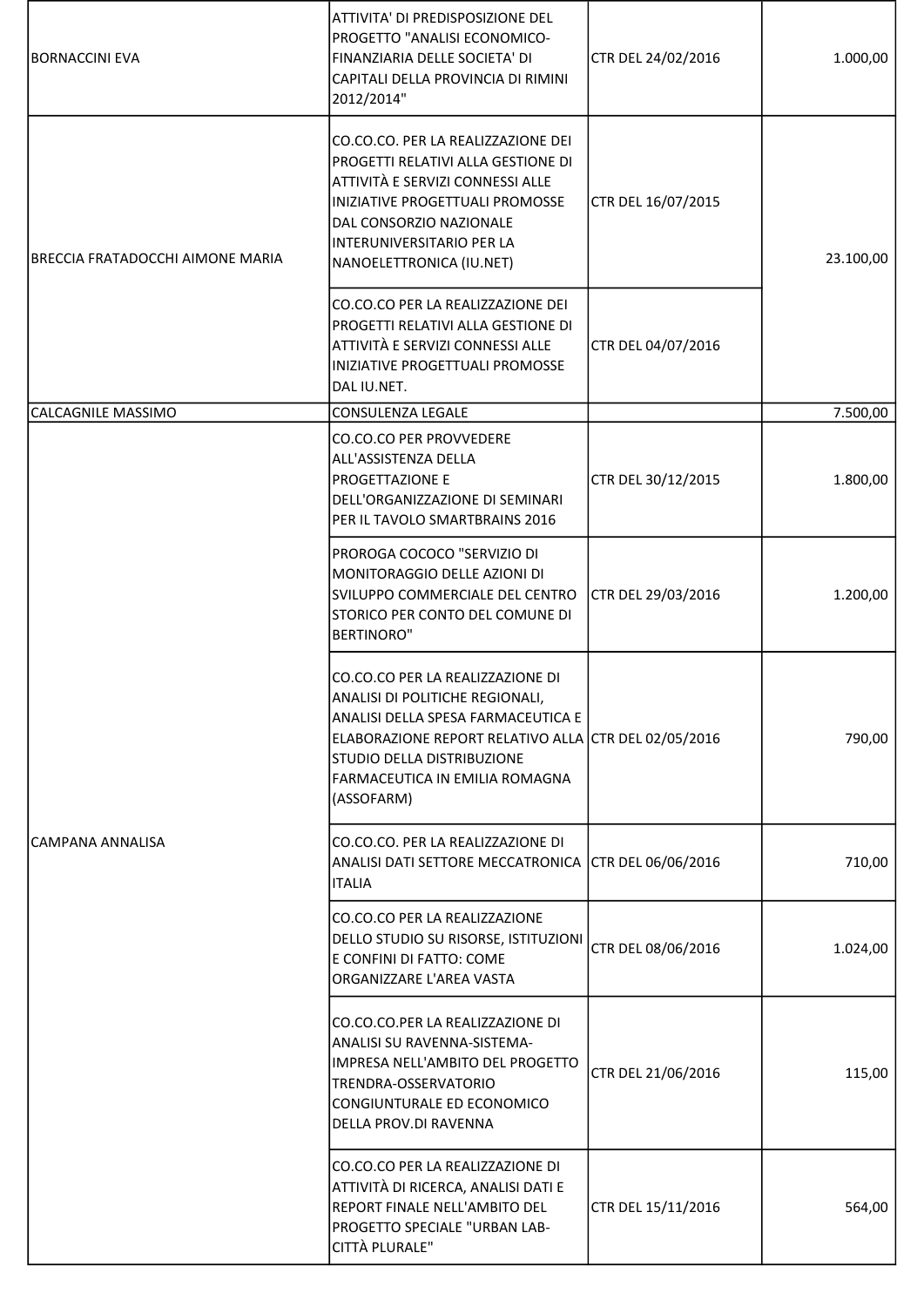| CAMPORESI SILVIA      | COMPENSO PER CORSO FOTOGRAFIA E<br>CRITICA DELL'IMMAGINE                                                                                                                                                                                            | CTR DEL 21/01/2016               | 2.000,00 |
|-----------------------|-----------------------------------------------------------------------------------------------------------------------------------------------------------------------------------------------------------------------------------------------------|----------------------------------|----------|
| <b>CANGINI GENNY</b>  | COMPENSO PER PRESTAZIONI<br><b>FOTOGRAFICHE STRUTTURE</b><br>UNIVERSITARIE DI CESENA E FORLI'                                                                                                                                                       | CTR DEL 06/06/2016               | 100,00   |
|                       | COMPENSO PER PRESTAZIONI<br><b>FOTOGRAFICHE UFFICI DELLA</b><br>PROVINCIA FO-CE                                                                                                                                                                     | CTR DEL 09/11/2016               | 62,50    |
| CAPPANNA PAOLA        | COLLABORATORE DI QUALITÀ DI<br>CONFEDERATI A RICERCHE SVOLTE<br>PRESSO IL CENTRO STUDI E RICERCHE IN<br>NEUROSCIENZE COGNITIVE<br>DELL'UNIVERSITÀ DI BOLOGNA                                                                                        | AUTORIZZAZIONE DEL<br>01/11/2015 | 1.500,00 |
| <b>CARROLI GIULIA</b> | COCOCO PER LA REALIZZAZIONE DEL<br>SERVIZIO INIERENTE LO SVILUPPO<br>DELLE ATTIVITÀ DI<br>AGGIORNAMENTO/RENDICONTAZIONE CTR DEL 01/03/2016<br>PER LA REALIZZAZIONE DEL BILANCIO DI<br>SOSTENIBILITÀ 2015-SMART CIG<br>Z7C18871C7                    |                                  | 7.130,00 |
|                       | CO.CO.CO PER PROVVEDERE AL<br>COORDINAMENTO E PROGETTAZIONE,<br>ALLE RELAZIONI CON GLI ATTORI<br>LOCALI, ALL'ORGANIZZAZIONE DI<br>SEMINARI E FOLLOW-UP PROGETTUALE<br>PER IL TAVOLO SMARTBRAINS 2016                                                | CTR DEL 30/12/2015               | 4.524,00 |
|                       | PROROGA COCOCO "SERVIZIO DI<br>MONITORAGGIO DELLE AZIONI DI<br>SVILUPPO COMMERCIALE DEL CENTRO<br>STORICO PER CONTO DEL COMUNE DI<br><b>BERTINORO"</b>                                                                                              | CTR DEL 29/03/2016               | 2.440,00 |
|                       | CO.CO.CO PER LA REALIZZAZIONE DEL<br>COORDINAMENTO DELLO STUDIO ED<br>ANALISI DI POLITICHE REGIONALI, DELL'<br>ELABORAZIONE REPORT RELATIVO ALLA CTR DEL 02/05/2016<br>ISTUDIO DELLA DISTRIBUZIONE<br> FARMACEUTICA IN EMILIA ROMAGNA<br>(ASSOFARM) |                                  | 1.585,00 |
| CIAPETTI LORENZO      | CO.CO.CO. PER LA REALIZZAZIONE DI<br>ANALISI DATI SETTORE MECCATRONICA CTR DEL 06/06/2016<br><b>ITALIA</b>                                                                                                                                          |                                  | 2.360,00 |
|                       | CO.CO.CO PER LA REALIZZAZIONE<br>DELLO STUDIO SU RISORSE, ISTITUZIONI<br>E CONFINI DI FATTO: COME<br>ORGANIZZARE L'AREA VASTA                                                                                                                       | CTR DEL 08/06/2016               | 2.050,00 |
|                       | CO.CO.CO.PER LA REALIZZAZIONE DI<br>ANALISI SU RAVENNA-SISTEMA-<br>IIMPRESA NELL'AMBITO DEL PROGETTO<br>TRENDRA-OSSERVATORIO<br>CONGIUNTURALE ED ECONOMICO<br>DELLA PROV.DI RAVENNA                                                                 | CTR DEL 21/06/2016               | 600,00   |

I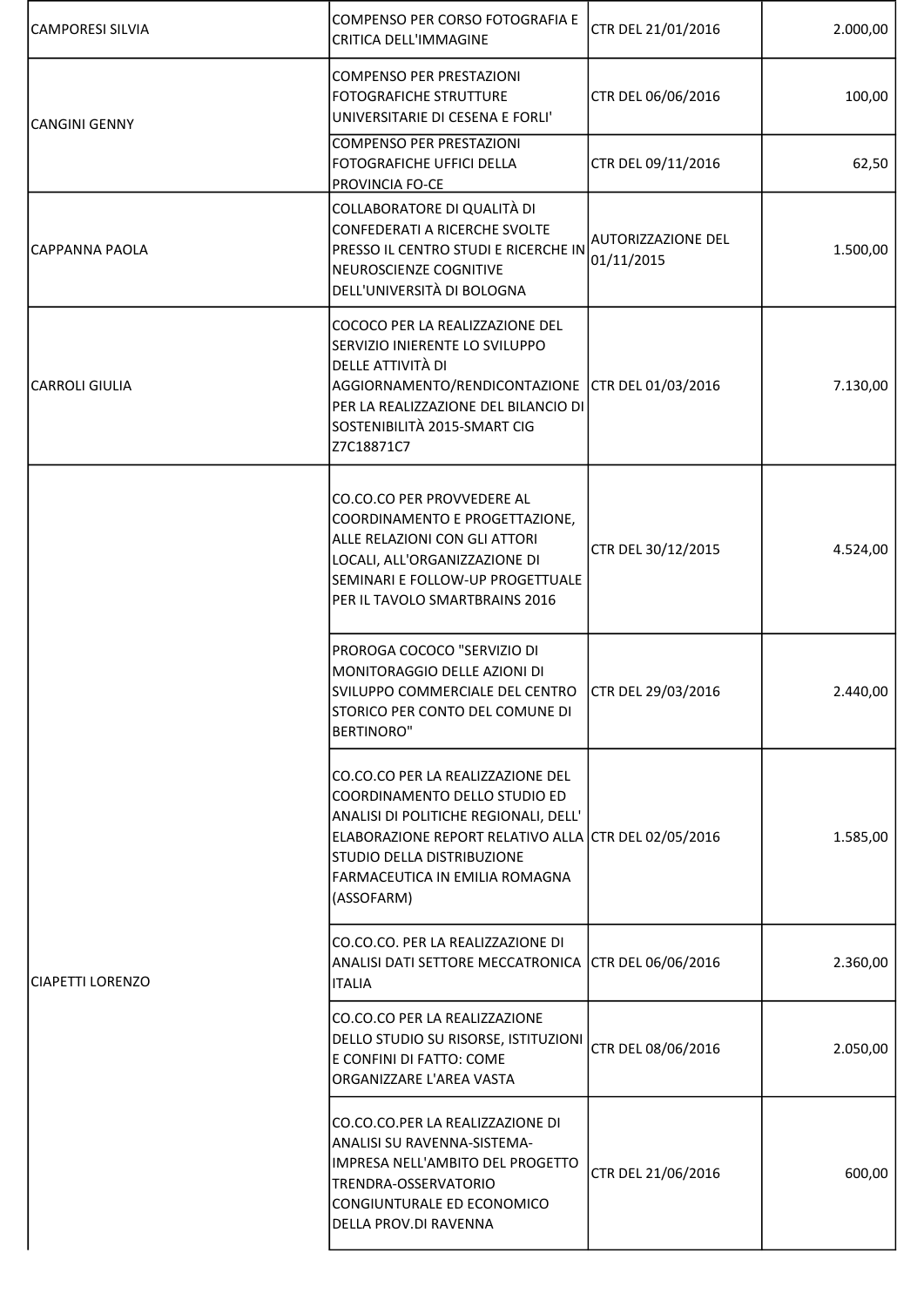|                              | CO.CO.CO.PER LA REALIZZAZIONE DI<br>ATTIVITÀ DI<br>COORDINAMENTO, RICERCA, ANALISI<br>DATI E PRESENTAZIONE REPORT<br>RELATIVO ALLO STUDIO SUL CENTRO<br><b>STORICO DI FORLÍ</b>    | CTR DEL 07/10/2016 | 1.266,00 |
|------------------------------|------------------------------------------------------------------------------------------------------------------------------------------------------------------------------------|--------------------|----------|
|                              | CO.CO.CO PER<br>COORDINAMENTO, ANALISI DATI,<br>RICERCA E PRESENTAZIONE REPORT<br>NELL'AMBITO DEL PROGETTO SPECIALE<br>"URBAN LAB-CITTÀ PLURALE"                                   | CTR DEL 15/11/2016 | 2.145,00 |
| CORTINI MICHELA              | INCARICO DI DOCENZA NELL'AMBITO<br>DEL CORSO INTENSIVO "RESILIENCE<br>MANAGEMENT IN CULTURAL<br><b>HERITAGE"</b>                                                                   | CTR DEL 23/02/2016 | 682,55   |
| <b>D&amp;P STUDIO LEGALE</b> | <b>ASSISTENZA LEGALE</b><br><b>CO.CO.CO PER PROVVEDERE</b>                                                                                                                         |                    | 2.391,60 |
|                              | ALL'ASSISTENZA DELLA<br><b>PROGETTAZIONE E</b><br>DELL'ORGANIZZAZIONE DI SEMINARI<br>PER IL TAVOLO SMARTBRAINS 2016                                                                | CTR DEL 30/12/2015 | 1.716,00 |
|                              | PROROGA COCOCO "SERVIZIO DI<br>MONITORAGGIO DELLE AZIONI DI<br>SVILUPPO COMMERCIALE DEL CENTRO<br>STORICO PER CONTO DEL COMUNE DI<br><b>BERTINORO"</b>                             | CTR DEL 29/03/2016 | 1.200,00 |
| lDARDANELLI ALESSANDRO       | CO.CO.CO PER LA REALIZZAZIONE DI<br>ASSISTENZA ALLA REDAZIONE DEL<br>PROGETTO RELATIVO ALLA STUDIO<br>DELLA DISTRIBUZIONE FARMACEUTICA<br>IN EMILIA ROMAGNA (ASSOFARM)             | CTR DEL 02/05/2016 | 650,00   |
|                              | CO.CO.CO PER LA REALIZZAZIONE DI<br>ANALISI DATI SETTORE MECCATRONICA CTR DEL 06/06/2016<br><b>ITALIA</b>                                                                          |                    | 710,00   |
|                              | CO.CO.CO PER LA REALIZZAZIONE<br>DELLO STUDIO SU RISORSE, ISTITUZIONI<br>E CONFINI DI FATTO: COME<br>ORGANIZZARE L'AREA VASTA                                                      | CTR DEL 08/06/2016 | 946,00   |
|                              | CO.CO.CO.PER LA REALIZZAZIONE DI<br>ANALISI SU RAVENNA-SISTEMA-<br>IMPRESA NELL'AMBITO DEL PROGETTO<br>TRENDRA-OSSERVATORIO<br>CONGIUNTURALE ED ECONOMICO<br>DELLA PROV.DI RAVENNA | CTR DEL 21/06/2016 | 115,00   |
|                              | CO.CO.CO PER REALIZZAZIONE DI<br>ATTIVITÀ DI RICERCA ANALISI DATI E<br>REPOR FINALE RELATIVO ALLO STUDIO<br><b>SUL CENTRO STORICO DI FORLÍ</b>                                     | CTR DEL 07/10/2016 | 323,00   |
|                              | CO.CO.CO PER LA REALIZZAZIONE DI<br>ATTIVITÀ DI RICERCA, ANALISI DATI E<br>REPORT FINALE NELL'AMBITO DEL<br>PROGETTO SPECIALE "URBAN LAB-<br>CITTÀ PLURALE"                        | CTR DEL 15/11/2016 | 564,00   |
|                              |                                                                                                                                                                                    |                    |          |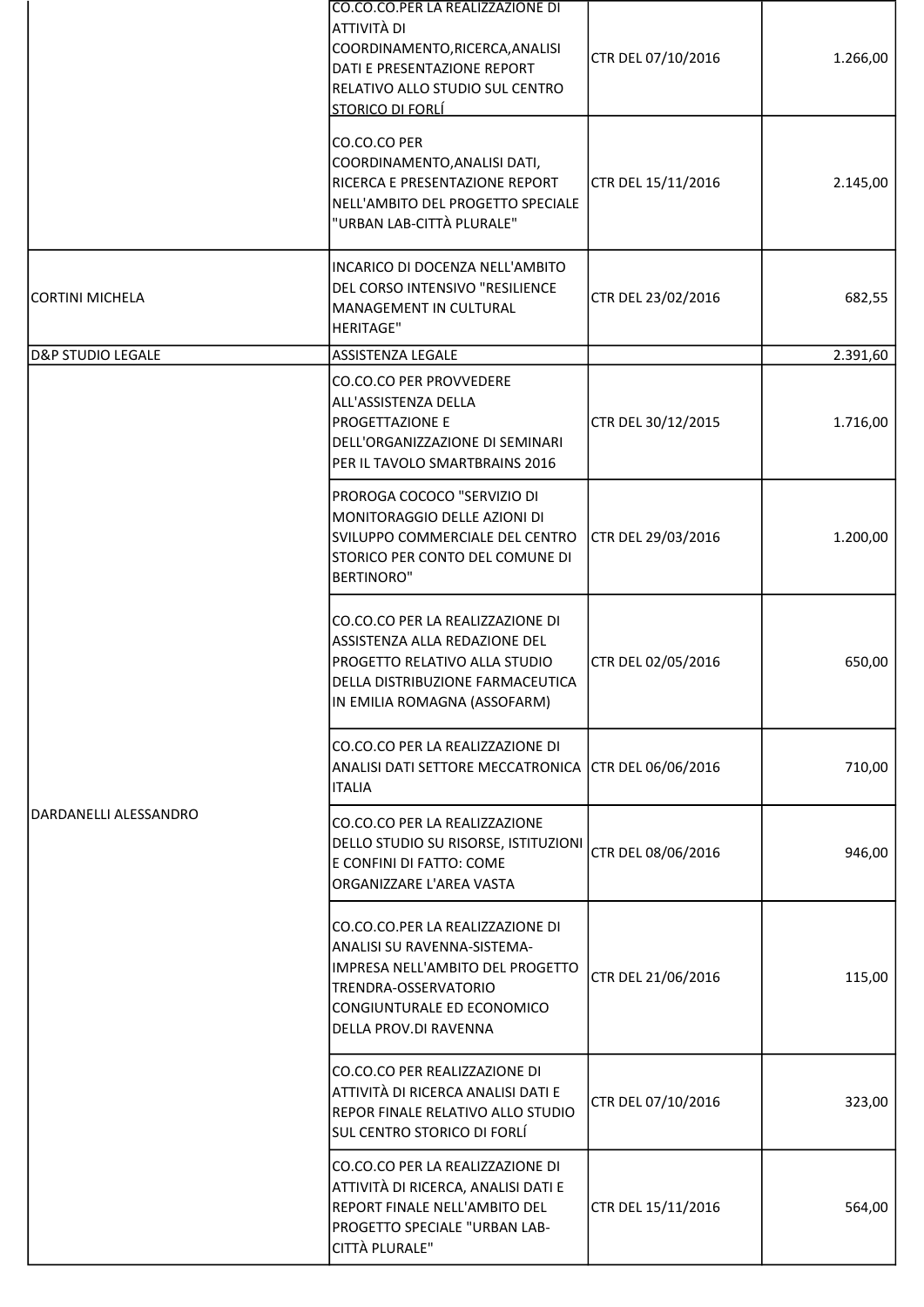| <b>IDE BERNARDI ALBERTO</b>  | COCOCO PER LA REALIZZAZIONE<br>DELL'ATTIVITÀ DI COORDINAMENTO<br>SCIENTIFICO DEL PROGETTO DI RICERCA CTR DEL 21/10/2016<br>"PREDAPPIO EUROPA" DEL COMUNE DI<br>PREDAPPIO |                                                                     | 3.270,00 |
|------------------------------|--------------------------------------------------------------------------------------------------------------------------------------------------------------------------|---------------------------------------------------------------------|----------|
| <b>DE SIMONE MARIO</b>       | CONSULENZA NOTARILE PER<br>RIDUZIONE CAPITALE SOCIALE                                                                                                                    | <b>ASSEMBLEA</b><br><b>STRAORDINARIA DEI SOCI</b><br>DEL 04/11/2016 | 3.312,22 |
| FEDERICI CORRADO             | COMPENSO PER ATTIVITA' DI CURATELA<br>DELLA PUBBLICAZIONE IN LINGUA<br>INGLESE DEL VOLUNE "L'ARTE DELLA<br>CITTA" PROF. MILANI                                           | CTR DEL 15/01/2016                                                  | 1.150,00 |
| <b>GALLINA TOSCHI TULLIA</b> | <b>COMPENSO PER ATTIVITA' DI</b><br>PREPARAZIONE, ORGANIZZAZIONE,<br><b>EROGAZIONE E GESTIONE CORSO</b><br>TEORICO-PRATICO ASSAGGIATORI DI<br>OLI                        | CTR DEL 30/06/2016                                                  | 174,00   |
|                              | <b>INCARICO PER REALIZZAZIONE GRAFICA</b><br>PER PROGETTO STARTUPAPERITIVO<br>CESENALAB                                                                                  | <b>CTR PROT. 66 DEL</b><br>07/03/2016                               |          |
| lGATTI ALESSANDRA            | <b>INCARICO PER CONSULENZA</b><br>NELL'ORGANIZZAZIONE E PROMOZIONE<br>DELL'EVENTO DEL 21/04/2016<br>STARTUPAPERITIVO CESENALAB                                           | CTR PROT.115 DEL<br>21/04/16                                        | 1.039,53 |
|                              | INCARICO PER CONSULENZA NELLA<br>PROMOZIONE DELL'EVENTO<br>"APERTURA NUOVO TRIENNIO<br>CESENALAB DEL 18/05/16                                                            | CTR DEL 09/05/16                                                    |          |
| <b>GIUNCHI CARLO</b>         | INCARICO PER LA PRIMA FASE DI<br>RICERCA SCIENTIFICA PRG "PREDAPPIO<br>EUROPA"                                                                                           | CTR DEL 21/10/2016                                                  | 9.117,00 |
| <b>GIUNTI DAVIDE</b>         | ATTIVITA' DI REFERENTE ALL'INTERNO<br>DEL PROGETTO RISORSE IN RETE PER<br>CHI VIENE DA LONTANO A.S. 2015/2016                                                            | CTR DEL 12/10/15 CTR DEL<br>18/01/16                                | 175,00   |
| KYNOURGIOPOLOU VASILIKI      | ATTIVITA' DI DOCENZA NELL'AMBITO<br>DEL CORSO INTENSIVO "RESILIENCE<br>MANAGEMENT IN CULTURAL<br><b>HERITAGE"</b>                                                        | CTR DEL 23/02/16                                                    | 883,30   |
| MALUCELLI MANUELA            | ORGANIZZAZIONE E TRADUZIONE DEI<br>MATERIALI ALL'INTERNO DEL<br>PROGETTO RESINT                                                                                          | CTR DEL 20/01/15 CTR DEL<br>07/09/15 CTR DEL<br>01/02/16            | 4.469,69 |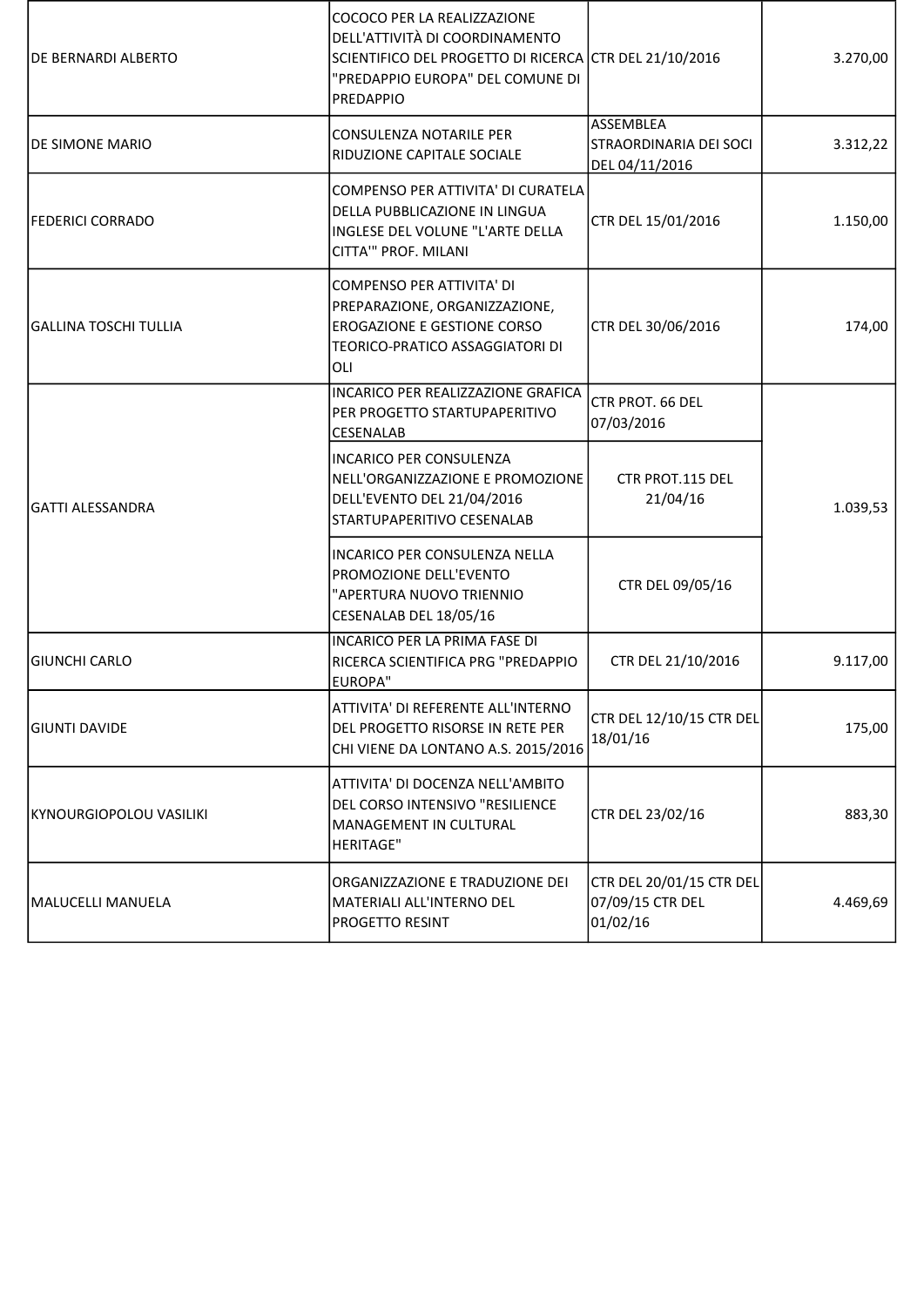| <b>MASSA MARCO</b>   | CO.CO.CO PER LA REALIZZAZIONE DELLE<br>ATT.TÀ DI CONSULTAZIONE DELLE<br>PIATTAFORME DI PUBBLICIZZAZIONE<br>DEI BANDI PUBBLICI PER SELEZIONE<br>POSSIBILI FINANZIAMENTI PER LE<br>ATTIVITÀ DI STUDIO E RICERCA NEGLI<br>AMBITI DI PERTINENZA DEL CENTRO;<br>RACCOLTA DELLE INFORMAZIONI<br><b>TECNICO-SCIENTIFICHE NECESSARIE</b><br>ALLA PREPARAZIONE DI PROPOSTE DI<br>STUDI E RICERCHE OGGETTO DEI<br>SUDDETTI FINANZIAMENTI;<br>PREDISPOSIZIONE DELLE PROPOSTE<br>PROGETUALI SECONDO LE INDICAZIONI<br>RIPORTATE NEI BANDI DI<br>FINANZIAMENTO; REDAZIONE DI<br>REPORT RELATIVI AI RISULTATI DEI<br>SUDDETTI STUDI E RICERCHE;<br>ORGANIZZAZIONE DI INIZIATIVE DI<br>DISSEMINAZIONE DI FORMAZIONE;<br><b>PREDISPOSIZIONE DI MATERIALE</b><br>DIVULGATIVO ANCHE ATTRAVERSO IL<br>SITO WEB DEL CENTRO. | CTR DEL 27/09/2016                       | 4.652,00  |
|----------------------|---------------------------------------------------------------------------------------------------------------------------------------------------------------------------------------------------------------------------------------------------------------------------------------------------------------------------------------------------------------------------------------------------------------------------------------------------------------------------------------------------------------------------------------------------------------------------------------------------------------------------------------------------------------------------------------------------------------------------------------------------------------------------------------------------------|------------------------------------------|-----------|
| IMARALDI MICHELE     | ATTIVITA' DI CREAZIONE GRAFICA PER<br><b>VOLANTINO WORKSHOP CESENALAB</b><br>DEL 20/21 SETTEMBRE                                                                                                                                                                                                                                                                                                                                                                                                                                                                                                                                                                                                                                                                                                        | CTR DEL 02/09/16                         | 500,00    |
|                      | ATTIVITA' DI CREAZIONE GRAFICA PER<br>VOLANTINO E SERVIZI PUBBLICITARI SU<br>FB, IN OCCASIONE DEI CORSI<br>ORGANIZZATI DA CESENALAB                                                                                                                                                                                                                                                                                                                                                                                                                                                                                                                                                                                                                                                                     | CTR DEL 14/11/16                         | 650,00    |
| MARTELLI FABRIZIO    | CO.CO.CO. PER LA REALIZZAZIONE<br>DELLA COMUNICAZIONE AZIENDALE E<br>INTEGRAZIONE SOCIALE,<br>L'INNOVAZIONE TECNOLOGICA AL<br>SERVIZIO DELL'AZIENDA USL DELLA<br>ROMAGNA                                                                                                                                                                                                                                                                                                                                                                                                                                                                                                                                                                                                                                | CTR DEL 23/12/2015                       | 24.480,00 |
| MORRONE VINCENZO     | ATTIVITA' DI REFERENTE ALL'INTERNO<br>DEL PROGETTO RISORSE IN RETE PER<br>CHI VIENE DA LONTANO A.S. 2015/2016                                                                                                                                                                                                                                                                                                                                                                                                                                                                                                                                                                                                                                                                                           | CTR DEL 15/10/2015 CTR<br>DEL 18/01/2016 | 175,00    |
| NISSEN LORENZO       | ATTIVITA' DI STUDIO E RICERCHE<br><b>BIBLIOGRAFICHE SULLE</b><br><b>CARATTERISTICHE PREBIOTICHE DI</b><br>ALCUNI ALIMENTI PRESSO CAMPUS IN<br>SCIENZE DEGLI ALIMENTI DI CESENA                                                                                                                                                                                                                                                                                                                                                                                                                                                                                                                                                                                                                          | CTR DEL 20/09/16                         | 1.812,50  |
| <b>PALAGANO ROSA</b> | <b>COMPENSO PER ATTIVITA' DI</b><br>PREPARAZIONE, ORGANIZZAZIONE,<br><b>EROGAZIONE E GESTIONE CORSO</b><br>TEORICO-PRATICO ASSAGGIATORI DI<br>OLI                                                                                                                                                                                                                                                                                                                                                                                                                                                                                                                                                                                                                                                       | CTR DEL 30/06/2016                       | 260,00    |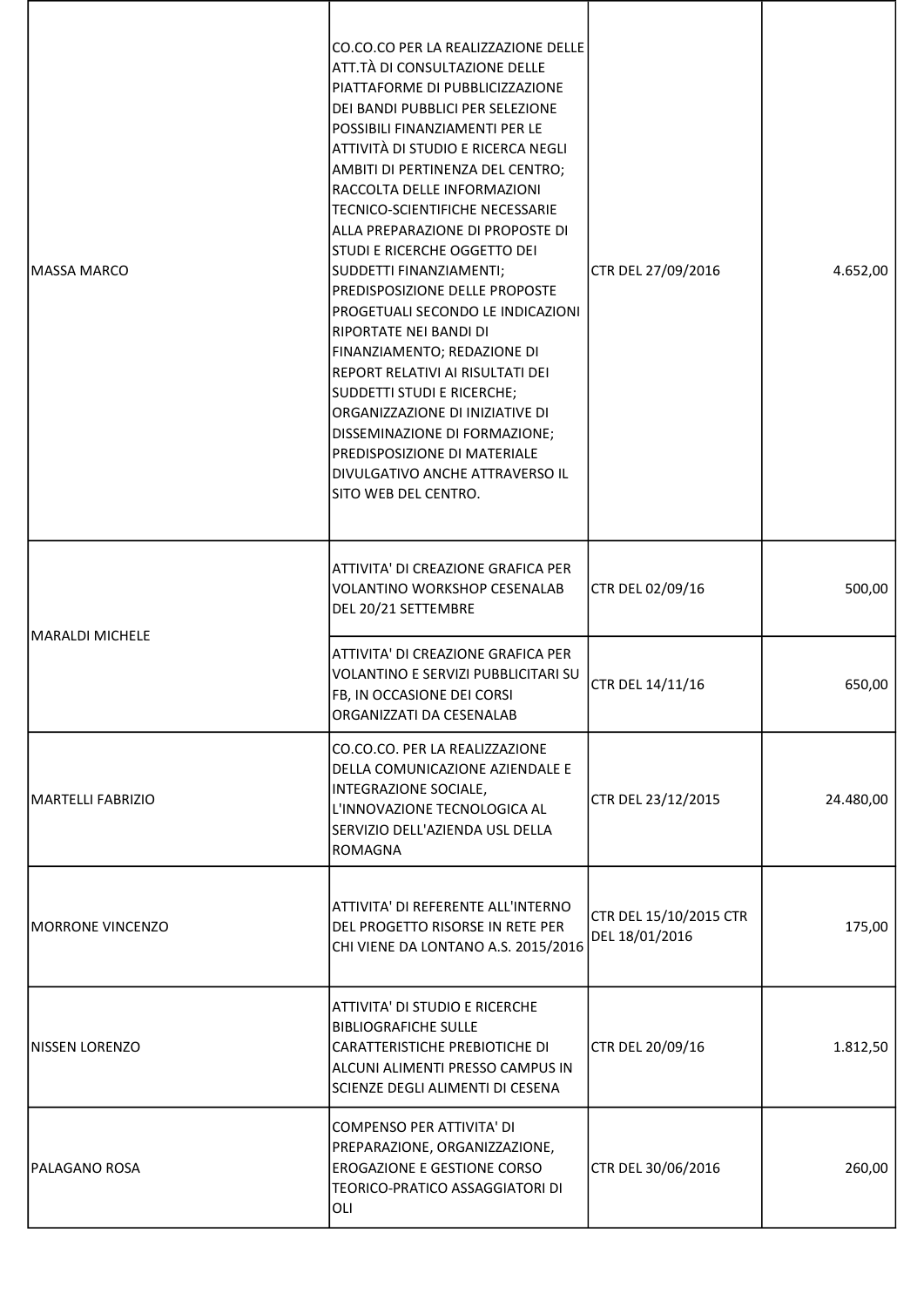| PANDOLFINI STEFANIA          | REFERENTE ALL'INTERNO DEL<br>PROGETTO RISORSE IN RETE PER CHI<br>VIENE DA LONTANO 2015/2016                                                                                                                   | CTR DEL 12/10/2015 CTR<br>DEL 18/01/2016 | 175,00    |
|------------------------------|---------------------------------------------------------------------------------------------------------------------------------------------------------------------------------------------------------------|------------------------------------------|-----------|
| <b>PASETTI MATTEO</b>        | COCOCO PER LA REALIZZAZIONE<br>DELPROGETTO DI RICERCA "PREDAPPIO CTR DEL 21/10/2016<br>EUROPA" DEL COMUNE DI PREDAPPIO                                                                                        |                                          | 1.545,00  |
| <b>PASI ROBERTO</b>          | COCOCO PER PROVVEDERE ALL'ANALISI<br>DI STARTUP NEGLI AMBITI DIGITAL,<br>WEB E NEW MEDIA NEL CONTESTO<br>DELLE INIZIATIVE SVOLTE ALL'INTERNO<br>DELL'INCUBATORE E ACCELERATORE DI<br><b>IMPRESA CESENALAB</b> | CTR DEL 15/12/2015                       | 24.925,00 |
|                              |                                                                                                                                                                                                               | <b>CTR PROROGA DEL</b><br>21/04/2016     |           |
| <b>PEDRIALI RACHELE</b>      | ATTIVITÀ DI FACILITATORE ALL'INTERNO<br>DEL PROGETTO RISORSE IN RETE PER<br>CHI VIENE DA LONTANO A.S. 2015/2016                                                                                               | CTR DEL 08/10/2015 CTR<br>DEL 18/01/2016 | 2.584,00  |
| PICCINNI VITO                | <b>COMPENSO PER PERCORSO</b><br>FORMATIVO "VALUTAZIONE E<br>VALORIZZAZIONE DELLE POSIZIONI<br>ORGANIZZATIVE" PRESSO IL COMUNE<br>DI COLLESALVETTI                                                             | CTR DEL 16/12/2015                       | 2.100,00  |
|                              | <b>COMPENSO PER PERCORSO</b><br>FORMATIVO STRATEGICLAB" RIVOLTO<br>AL PERSONALE DEL COMUNE DI<br>ALGHERO                                                                                                      | CTR DEL 01/07/2016                       | 3.614,63  |
| PRATI ALESSANDRA             | COCOCO PER L'ATTIVITÀ DI<br>COORDINAMENTO DELL'INIZIATIVA<br>"RISORSE IN RETE PER CHI VIENE DA<br>LONTANO 2015/2016"                                                                                          | CTR DEL 12/10/2015                       | 440,00    |
| QUADRETTI ALESSANDRO         | COMPENSO PER CORSI DI STORIA E<br>LINGUAGGIO DEL CINEMA                                                                                                                                                       | CTR DEL 13/01/2016                       | 8.100,00  |
|                              | ONORARIO PER VISURE CAMERALI E<br>RIMBORSO DIRITTI SOSTENUTI                                                                                                                                                  |                                          | 24,00     |
| R&E COMMERCIALISTI ASSOCIATI | CONSULENZA CONTABILE E FISCALE 1<br>SEM.2016                                                                                                                                                                  | CTR DEL 23/12/2014                       | 4.000,00  |
|                              | CONSULENZA CONTABILE E FISCALE 2<br>SEM.2016                                                                                                                                                                  |                                          | 4.000,00  |
| RECALCATI MASSIMO            | COMPENSO PER GIORNATA DI STUDIO<br>"LA VIOLENZA E' UMANA?"                                                                                                                                                    | CTR DEL 20/04/2016                       | 1.000,00  |
| <b>ROLLI RITA AVVOCATO</b>   | ASSISTENZA LEGALE                                                                                                                                                                                             |                                          | 25.300,00 |
| <b>SANTI MATTEO</b>          | REALIZZAZIONE VIDEO CESENALAB                                                                                                                                                                                 | CTR DEL 18/05/2016                       | 3.949,00  |
| <b>SANTORO SARA</b>          | <b>INCARICO DI COORDINAMENTO E</b><br>DOCENZA NELL'AMBITO DEL CORSO<br>INTENSIVO "RESILIENCE MANAGEMENT<br>IN CULTURAL HERITAGE"                                                                              | CTR DEL 08/02/2016                       | 3.337,06  |
| <b>SERAFINI FRANCESCO</b>    | INCARICO INERENTE ALLA DISSEMINA<br>DEI PROGETTI FINANZIATI DA ENTI<br><b>PUBBLICI</b>                                                                                                                        | CTR DEL 07/01/2016                       | 1.535,11  |